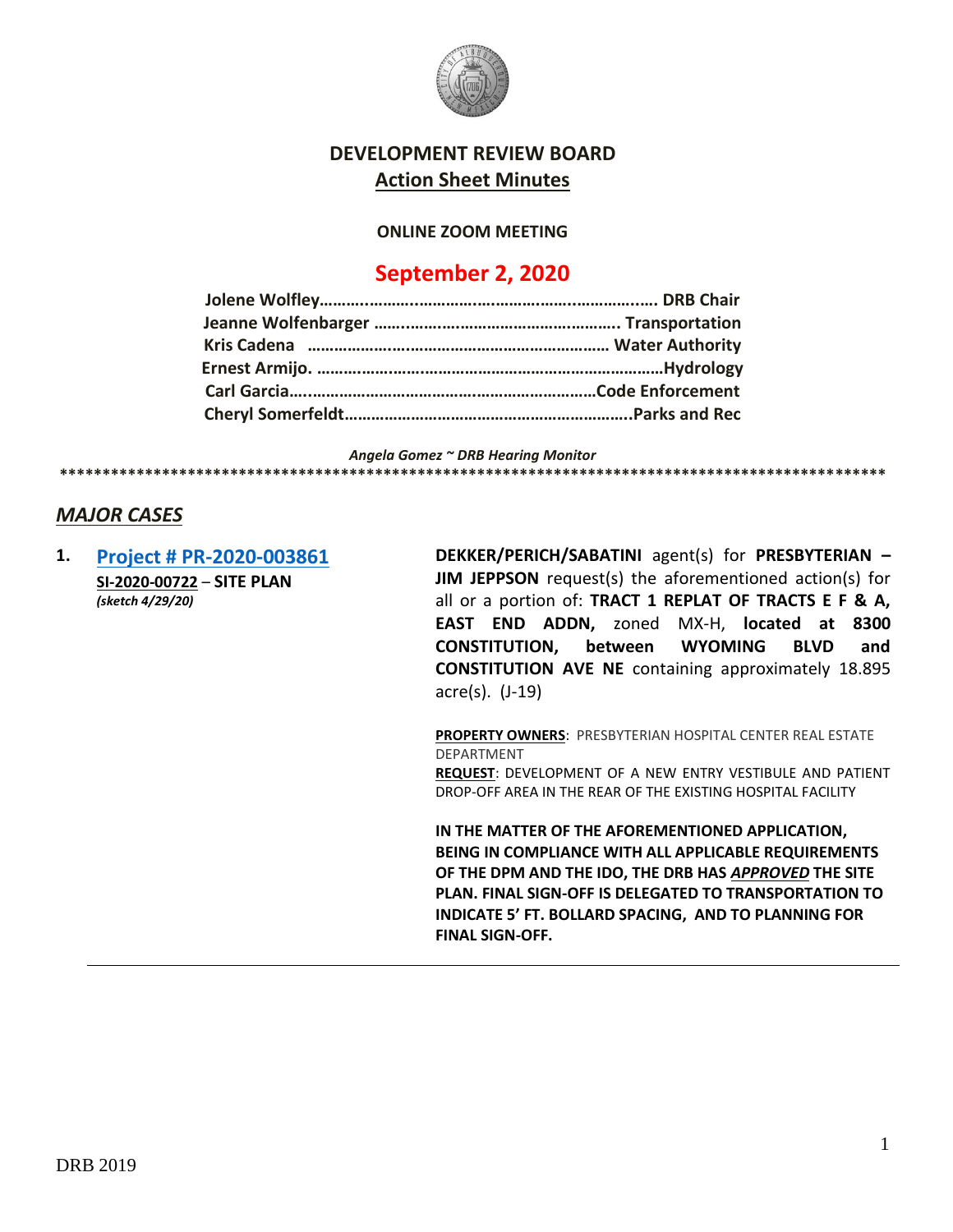| 2. | Project # PR-2020-003887<br>(1010532)<br>SI-2020-00367 - SITE PLAN                                                                       | SCOTT ANDERSON agent(s) for MICHAEL DRESKIN<br>request(s) the aforementioned action(s) for all or a portion<br>of: LOT 5, BLOCK 23, BROAD ACRES ADDN, zoned MX-M,<br>located at 2818 4TH ST NW, containing approximately 1.27<br>acre(s). (H-14) [Deferred from 7/8/20, 7/22/20, 7/29/20, 8/19/20]<br>PROPERTY OWNERS: MICHAEL DRESKIN<br><b>REQUEST:</b> SITE PLAN FOR APARTMENT WITH MORE THAN 50 UNITS<br>DEFERRED TO SEPTEMBER 16TH, 2020.                                                                                                                                                |  |
|----|------------------------------------------------------------------------------------------------------------------------------------------|-----------------------------------------------------------------------------------------------------------------------------------------------------------------------------------------------------------------------------------------------------------------------------------------------------------------------------------------------------------------------------------------------------------------------------------------------------------------------------------------------------------------------------------------------------------------------------------------------|--|
| 3. | PR-2020-004242<br>VA-2020-00268 - WAIVER TO IDO                                                                                          | MODULUS ARCHITECTS INC. /ANGELA WILLIAMSON<br>agent(s) for CENTRAL AVE & ATRISCO PROS REAL ESTATE,<br>LLC request(s) the aforementioned action(s) for all or a<br>portion of: TRACT AA, RANCHO VILLAGE PARTNERS zoned<br>MX-M, located at 4201 CENTRAL AVE NW between<br>CENTRAL AVE SW and ATRISCO DR SW, containing<br>approximately 13.1683 acre(s). (J-12)[Deferred from 8/19/20]<br>PROPERTY OWNERS: CENTRAL AVE & ATRISCO PROS REAL ESTTE, LLC<br>C/O MICHAEL PROVENZANO<br><b>REQUEST:</b> WAIVER TO THE IDO PER PARKING AND LOADING STANDARD<br>WITHDRAWN AT THE APPLICANT'S REQUEST. |  |
| 4. | PR-2019-003169<br>SD-2020-00115 - PRELIMINARY PLAT<br>VA-2020-00192 - TEMPORARY DEFERRAL<br><b>OF SIDEWALK</b><br>(Sketch Plat 12/18/19) | RON HENSLEY/THE GROUP agent(s) for CLEARBOOK<br>INC.<br>request(s) the aforementioned<br><b>INVESTMENTS</b><br>action(s) for all or a portion of: 01 UNIT 3 ATRISCO GRANT<br>EXC NW'LY POR TO R/W, zoned MX-M, located at SAGE RD<br>between COORS and $75^{TH}$ ST, containing approximately<br>9.56 acre(s). (L-10)[Deferred from 7/22/20, 8/5/20]<br>PROPERTY OWNERS: CLEARBOOK INVESTMENTS INC, HENRY SCOTT<br><b>TRUSTEE HENRY RVT</b><br>REQUEST: SUBDIVISION OF TRACT INTO 62 LOTS AND 2 TRACTS AND<br><b>SIDEWALK DEFERRAL</b>                                                        |  |

# **DEFERRED TO SEPTEMBER 30TH, 2020.**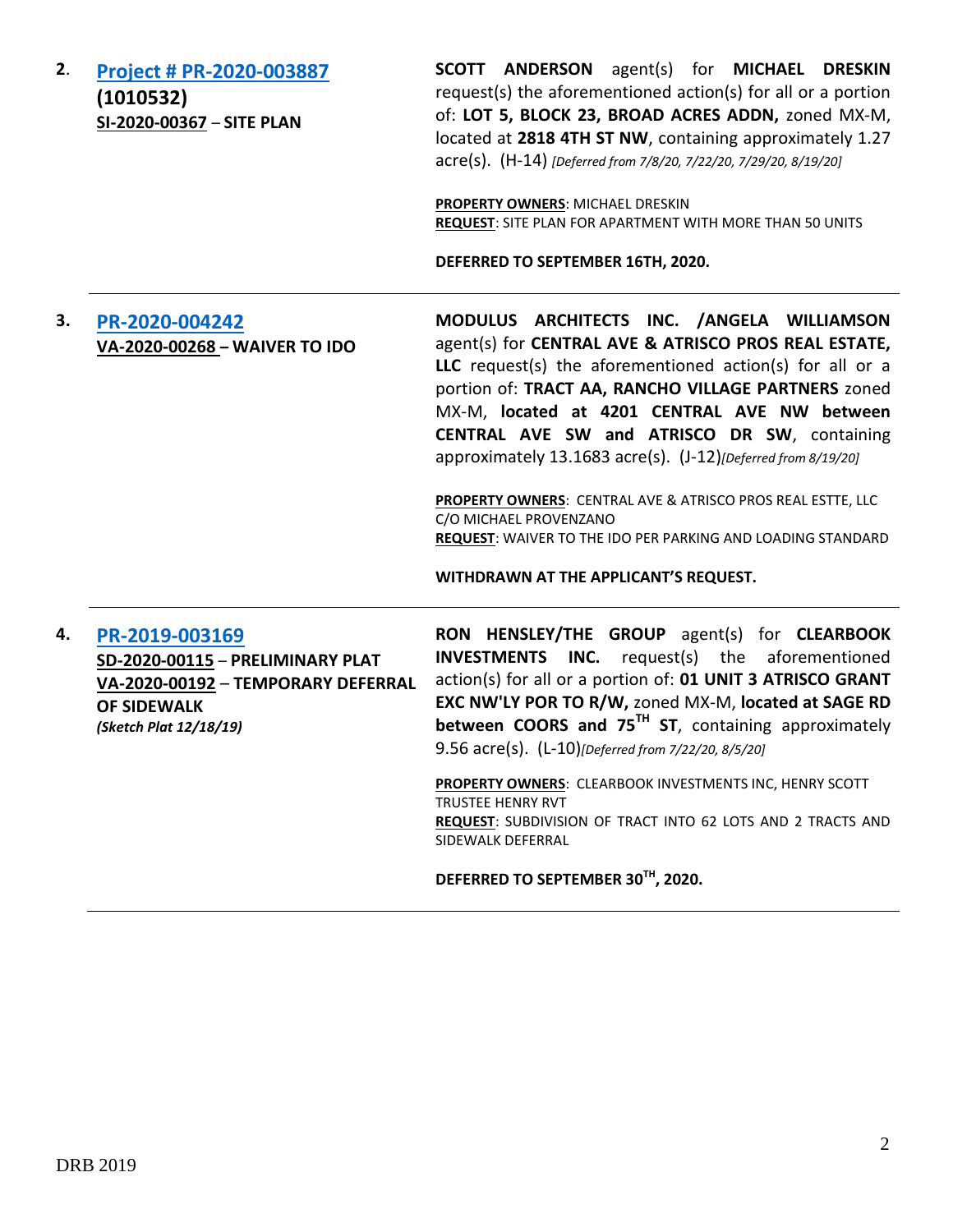**5. [Project # PR-2020-004062](http://data.cabq.gov/government/planning/DRB/PR-2020-004062/DRB%20Submittals/PR-2020-004062_Jul_29_2020/Application/DRB%20SP-DRB%20DPS%20PR-2020-004062%20SI-2020-00552%20not%20signed.pdf) SI-2020-00552 – SITE PLAN**

**DEKKER/PERICH/SABATINI** agent(s) for **LUMINARIA APARTMENTS LIMITED PARTNERSHIP LLLP** request(s) the aforementioned action(s) for all or a portion of: **TRACT C, PLAT FOR TRS B1, C & D, VIDEO ADDITION** zoned MX-H, located at **10600 CENTRAL AVE SE between CENTRAL and EUBANK**, containing approximately 1.88 acre(s). (L-21) *[Deferred from 7/29/20, 8/26/20]*

**PROPERTY OWNERS**: STATE OF NEW MEXICO STATE LAND OFFICE **REQUEST**: MULTIFAMILY RESIDENTIAL, 4 STORY WOOD-FRAMED CONSTRUCTION OF 92 DWELLING UNITS

**DEFERRED TO SEPTEMBER 16TH, 2020.**

**6. [Project # PR-2020-004183](http://data.cabq.gov/government/planning/DRB/PR-2020-004183/DRB%20Submittals/PR-2020-004183_Aug_26_2020/Application/DRB%20IIA%20RAVENS%20WING%20%20PR-2020-004183%20SD-2020-00139%20signed%20copy.pdf) SD-2020-00139 – EXTENSION OF INFRASTRUCTURE IMPROVEMENTS AGREEMENT SD-2020-00150 – MINOR AMENDMENT TO INFRASTRUCTURE LIST**

**RAVENS WING CONSULTING, LLC** agent(s) for **MDS INVESTMENTS** request(s) the aforementioned action(s) for all or a portion of: **TRACT 12B, MESA DEL SOL INNOVATION PARK,** zoned PC, located at **5620 TURING DR SE between EASTMAN CROSSING and FRITTS CROSSING**, containing approximately 2.93 acre(s). (R-16)[*Deferred from 8/26/20]*

**PROPERTY OWNERS**: MDS INVESTMENTS **REQUEST**: EXTENSION OF INFRASTRUCTURE IMPROVEMENTS AGREEMENT

**IN THE MATTER OF THE AFOREMENTIONED APPLICATION, BEING IN COMPLIANCE WITH ALL APPLICABLE REQUIREMENTS OF THE DPM AND THE IDO, THE DRB HAS** *APPROVED* **THE AMENDED INFRASTRUCTURE LIST. THE EXTENSION OF THE INFRASTRUCTURE IMPROVEMENTS AGREEMENT (SD-2020- 00139) WILL BE HEARD ON SEPTEMBER 16TH TO SPECIFY THE LENGTH OF EXTENSION.**

*MINOR CASES*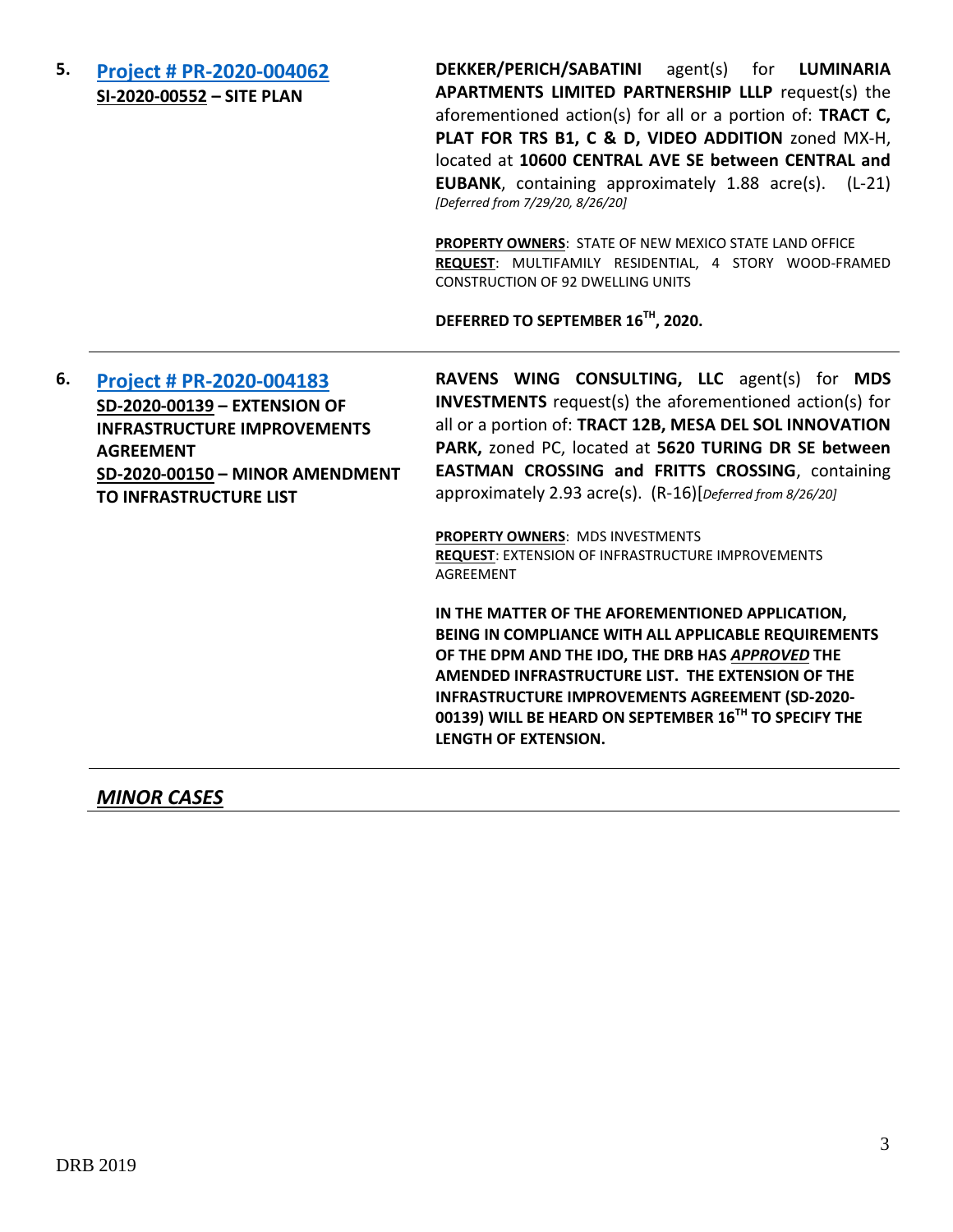| 7. | PR-2019-002294<br>SD-2020-00148 - AMENDMENT TO<br><b>INFRASTRUCTURE LIST</b>                | TIERRA WEST, LLC/RON BOHANNAN agent(s) for<br><b>MAVERICK INC.</b> request(s) the aforementioned action(s)<br>for all or a portion of: TRACTS A-1 and B-1 PLAT OF TRACTS<br>A-1 & B-1, zoned NR-LM, located at 1901 MENAUL BLVD<br>NE between MENAUL and UNIVERSITY NE, containing<br>approximately 2.4493 acre(s). (H-15)<br>PROPERTY OWNERS: TRUCK STOP PLAZA LLC<br>REQUEST: AMENDMENT TO INFRASTRUCTURE LIST<br>IN THE MATTER OF THE AFOREMENTIONED APPLICATION,<br>BEING IN COMPLIANCE WITH ALL APPLICABLE REQUIREMENTS<br>OF THE DPM AND THE IDO, THE DRB HAS APPROVED THE<br>AMENDED INFRASTRUCTURE LIST.                                                                                                  |
|----|---------------------------------------------------------------------------------------------|-------------------------------------------------------------------------------------------------------------------------------------------------------------------------------------------------------------------------------------------------------------------------------------------------------------------------------------------------------------------------------------------------------------------------------------------------------------------------------------------------------------------------------------------------------------------------------------------------------------------------------------------------------------------------------------------------------------------|
| 8. | PR-2019-002606<br>SD-2020-00149 - PRELIMINARY/FINAL<br><b>PLAT</b><br>(Sketch Plat 7/17/20) | ARCH + PLAN LAND USE CONSULTANTS agent(s) for MESA<br>VIEW UNITED METHODIST CHURCH request(s) the<br>aforementioned action(s) for all or a portion of: 27-A-1 &<br>27-A-2, TAYLOR RANCH SUBDIVISION, zoned MX-L, located<br>at 4701 MONTANO NW between MONTANO PLAZA DR<br>and TAYLOR RANCH DR, containing approximately 8.0<br>$\arccos(5)$ . (E-11)<br>PROPERTY OWNERS: MESA VIEW UNITED METHODIST CHURCH<br><b>REQUEST:</b> REPLAT OF 2 EXISTING LOTS INTO 2 LOTS AND DEDICATION<br>OF ADDITIONAL RIGHT-OF-WAY<br>DEFERRED TO SEPTEMBER 16 <sup>TH</sup> , 2020.                                                                                                                                               |
| 9. | PR-2020-003461<br>SI-2020-00704 - EPC SITE PLAN FINAL<br><b>SIGN-OFF</b>                    | TIERRA WEST, LLC agent(s) for MESA VIEW UNITED<br><b>METHODIST CHURCH</b> request(s) the aforementioned<br>action(s) for all or a portion of: TRACT 27A-1 TAYLOR<br>RANCH REDIV OF TRACTS 27-A INTO TRACTS 27A-1, 27A-2<br>OF THE PLAT OF TRACTS 27-A, S-1,S-2 & S-3 TAYLOR<br>RANCH SITUATE WITHIN SECTIONS 23, 25, & 26 T11N R2E,<br>zoned MX-L, located at 4701 MONTANO RD NW between<br><b>MONTANO RD NW and TAYLOR RANCH RD NW, containing</b><br>approximately 3.4 acre(s). (E-11 & E-12)[Deferred from 8/12/20]<br>PROPERTY OWNERS: MESA VIEW UNITED METHODIST CHU INC A NM<br><b>NON-PROFIT CORP</b><br><b>REQUEST: FINAL SIGN OFF OF EPC SITE PLAN</b><br>DEFERRED TO SEPTEMBER 16 <sup>TH</sup> , 2020. |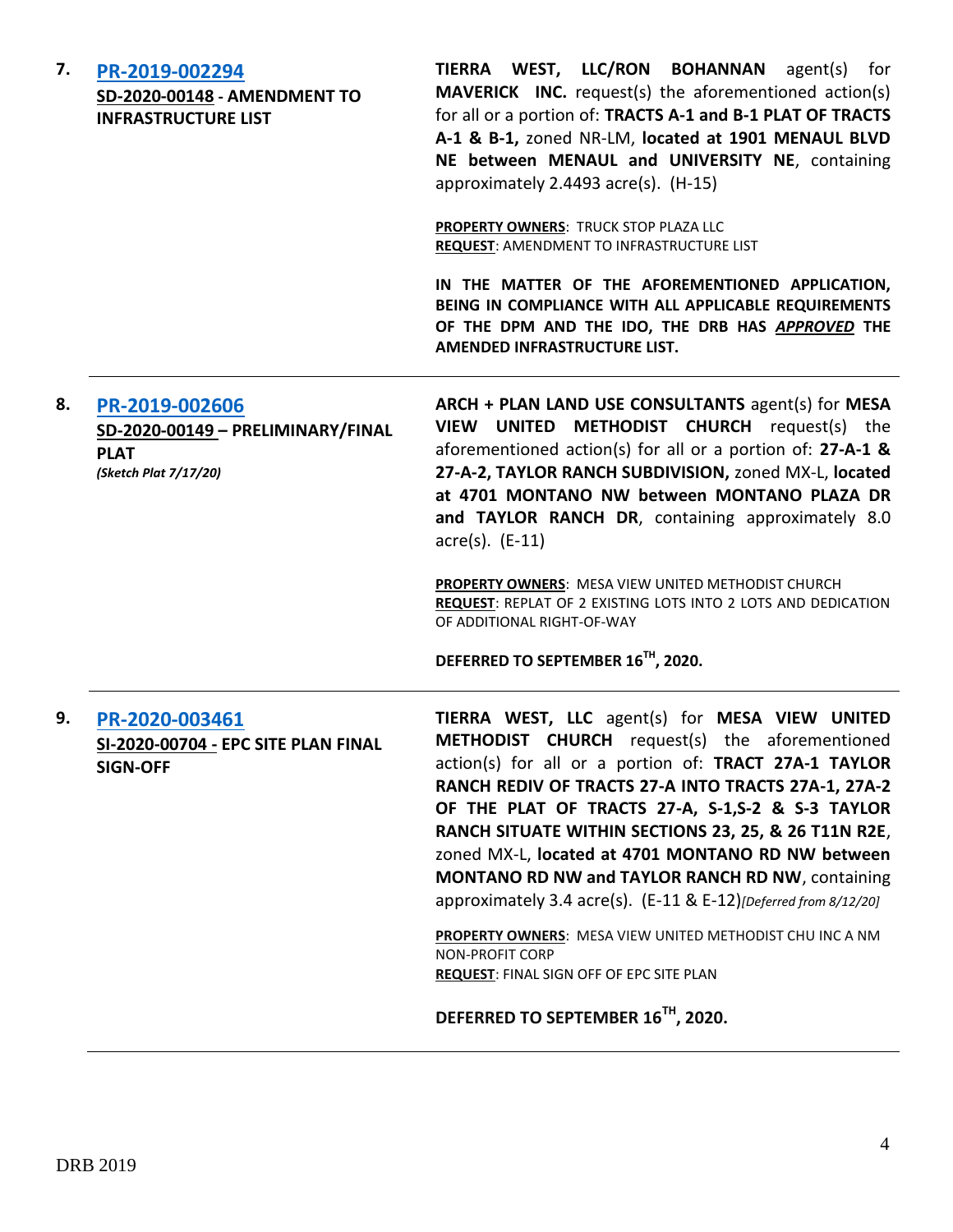| 10. |  |  | PR-2020-003455 |  |
|-----|--|--|----------------|--|
|-----|--|--|----------------|--|

**SI-2020-00824 – FINAL SITE PLAN SIGN-OFF**

**CONSENSUS PLANNING** agent(s) for **DYNAMIC INVESTORS** request(s) the aforementioned action(s) for all or a portion of: **B-3-A, KOA, UNIT 2,** zoned PD, **located at 540 PAISANO STREET NE between JUAN TABO BLVD and I-40**, containing approximately 5.04 acre(s). (K-22)

**PROPERTY OWNERS**: DYNAMIC INVESTORS INC **REQUEST**: FINAL SIGN-OFF OF EPC APPROVED SITE PLAN

**DEFERRED TO SEPTEMBER 16TH, 2020.**

**11. [PR-2020-003626](http://data.cabq.gov/government/planning/DRB/PR-2020-003626/DRB%20Submittals/PR-2020-003626_July_15_2020/Application/PR%202020-003626%20PRELIM%20FINAL%20PLAT.pdf) SD-2020-00130 – PRELIMINARY/FINAL PLAT** *(Sketch Plat 4/22/20)* **ARCH + PLAN LAND USE CONSULTANTS** agent(s) for **JULIAN & SUSANA CULL** request(s) the aforementioned action(s) for all or a portion of: **7A & 7B, VAN CLEAVE ACRES** zoned R-A, located at **1540 VAN CLEAVE NW between SAN ISIDRO ST and GRIEGOS LATERAL**, containing approximately 0.8233 acre(s). (G-13) *[Deferred from 7/15/20, 7/29/20, 8/12/20]* **PROPERTY OWNERS**: JULIAN & SUSANA CULL **REQUEST**: LOT LINE ADJUSTMENT BETWEEN 2 EXISTING LOTS **DEFERRED TO SEPTEMBER 30, 2020. 12. [Project # PR-2019-001985](http://data.cabq.gov/government/planning/DRB/PR-2019-001985/DRB%20Submittals/PR-2019-001985_Jul_08_2020/Application/DRB%20P&F%20Arch%20Plan%20PR-2020-001985%20signed%20copy.pdf) SD-2020-00117** – **PRELIMINARY/FINAL PLAT VA-2020-00267 – DPM WAIVER** *(Sketch Plat 1/23/19)* **ARCH + PLAN LAND USE CONSULTANTS** agent(s) for **DIEGO AND ARMANDO SEDILLO** request(s) the aforementioned action(s) for all or a portion of: **TRACTS 7, 8 & 9 BLOCK 6, LEWIS & SIMONDS ADDITION,** zoned R-1A, located at **806, 808, 812 ARNO SE between SANTA FE AVE and PACIFIC AVE**, containing approximately 0.40 acre(s). (K-14) *[Deferred from 7/8/20, 7/29/20, 8/26/20]* **PROPERTY OWNERS**: DIEGO AND ARMANDO SEDILLO **REQUEST**: LOT CONSOLIDATION FOR 3 LOTS INTO 2 LOT **IN THE MATTER OF THE AFOREMENTIONED APPLICATION, BEING IN COMPLIANCE WITH ALL APPLICABLE REQUIREMENTS OF THE DPM AND THE IDO, THE DRB HAS** *APPROVED* **THE DPM WAIVER AND THE PRELIMINARY/FINAL PLAT. FINAL SIGN OFF IS DELEGATED TO PLANNING FOR UTILITY COMPANIES SIGNATURES, AMAFCA SIGNATURE AND THE AGIS DXF.**

**13.** Other Matters: None.